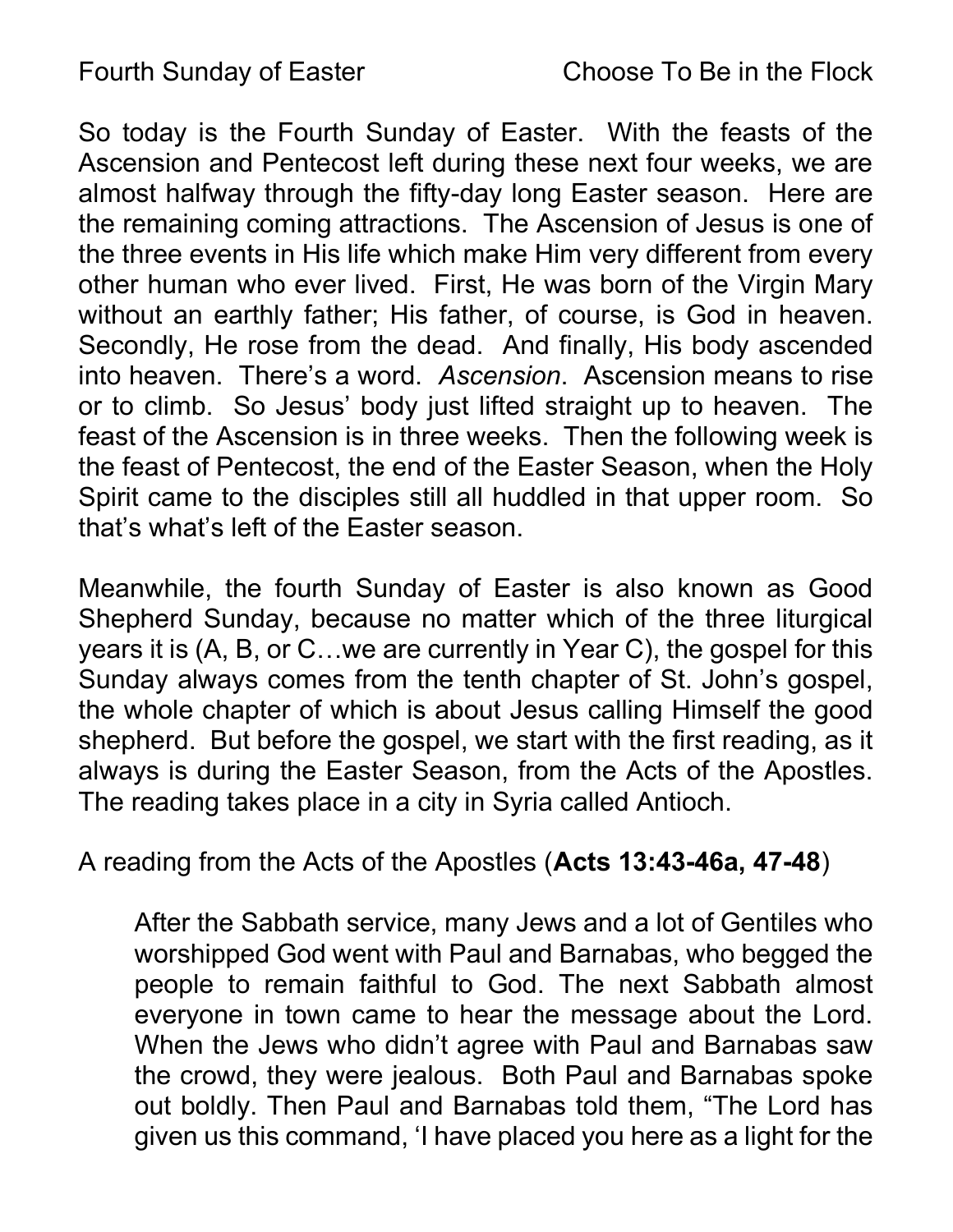Gentiles. You are to take the saving power of God to people everywhere on earth.'" This made the Gentiles happy, and they praised what they had heard about the Lord. Everyone who had been chosen for eternal life then put their faith in the Lord. The word of the Lord.

It was the misunderstanding of many in the very early church, early meaning soon after Jesus' ascension into heaven, that Jesus was the Messiah for the Jews, not including the Gentiles. There's another word. Gentiles. Gentiles is the word used in the bible to refer to non-Jews. We (those of us who did not convert to Christianity from Judaism) are all Gentiles. Once St. Paul became active preaching the gospel of Jesus, it was his plan to include the Gentiles in Jesus' promise of everlasting life. A very large part of the Acts of the Apostles has to do with St. Paul's missions to bring Jesus' good news to the Gentiles. Today's reading is part of that story. What was not included in the part of the reading we read today is that there were many Jews and non-Jews in Antioch. When Paul and Barnabas arrived in Antioch, they went to the synagogue where they were invited to speak. The Jews liked what he had to say so much that they invited him to return the following week. But when nearly everyone in Antioch came to hear him speak the following week, including Jews and Gentiles, the Jewish authorities became jealous, which we did hear in today's reading. They were especially upset when Paul and Barnabas quoted from the book of Isaiah that they are to be "a light for the Gentiles. You are to take the saving power of God to people everywhere on earth." The Gentiles were happy about this inclusion, but again not part of the reading today was that many of the Jews were unhappy, so much so that they ran Paul and Barnabas out of town. But it is clearly stated in Isaiah that God wanted to include "people everywhere on earth," which would mean that not just the Jewish people, but all people should be "God's people, the sheep of His flock." How interesting it is that today's psalm is Psalm 100.

Responsorial Psalm (Psalm 100:1-2, 3, 5)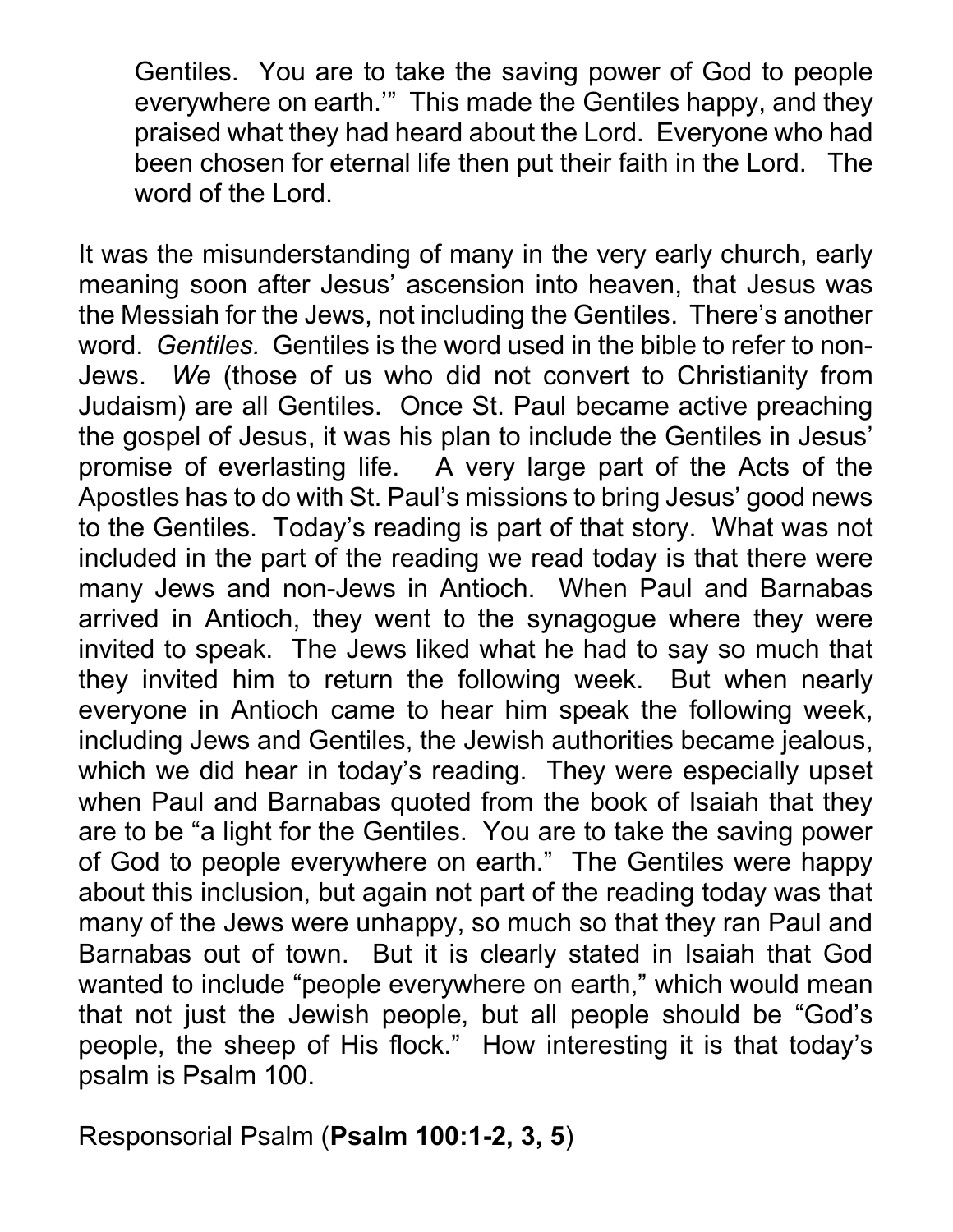We are God's people, the sheep of His flock.

We are God's people, the sheep of His flock.

Shout praises to the Lord, everyone on this earth. Be joyful and sing as you come in to worship the Lord.

We are God's people, the sheep of His flock.

You know the Lord is God! He created us, and we belong to Him; we are His people, the sheep in His pasture.

We are God's people, the sheep of His flock.

The Lord is good! His love and faithfulness will last forever.

We are God's people, the sheep of His flock.

Now comes the gospel from St. John with Jesus' famous talk about being the good shepherd.

Gospel acclamation:

Alleluia, alleluia.

Alleluia, alleluia.

I am the good shepherd, says the Lord; I know my sheep, and mine know Me.

Alleluia, alleluia.

A reading from the holy gospel according to St. John (John 10:27- 30)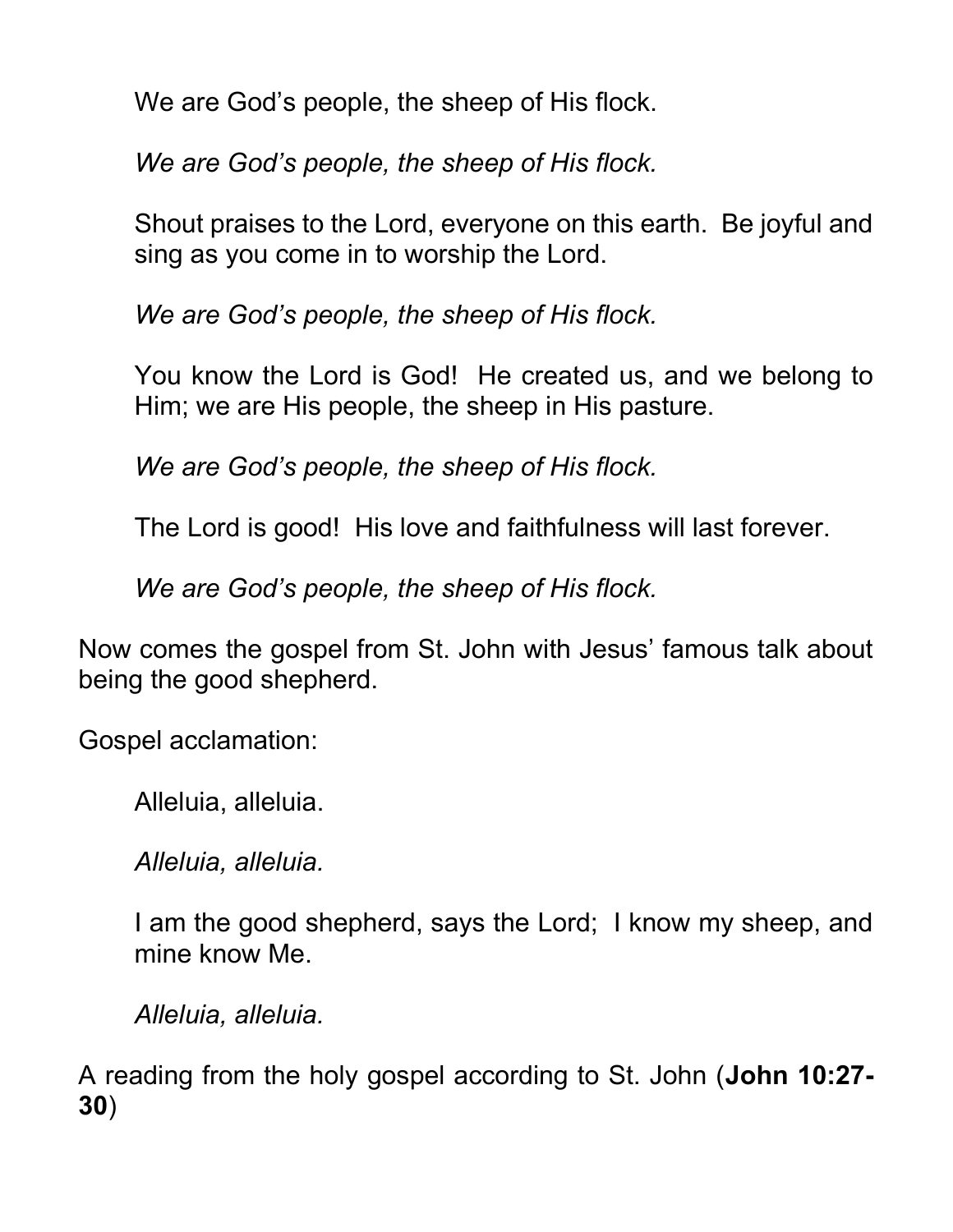Jesus said to His disciples: "My sheep know My voice, and I know them. They follow Me, and I give them eternal life, so that they will never be lost. No one can snatch them out of My hand. My Father gave them to Me, and He is greater than all others. No one can snatch then from His hands, and I am one with the Father." The gospel of the Lord.

Again there are parts of St. John's gospel that occur before and after the part we heard today that help us to understand better what Jesus is saying. But first let's talk about sheep and shepherds. There is a story about a foreigner visiting the middle east, and he came upon two shepherds in a field having a chat with each other while a bunch of sheep were nearby grazing, which means the sheep were standing around eating grass. When the shepherds finished talking to each other, they said goodbye to each other and called out in their own voices, "Follow me." Immediately the large bunch of sheep split up into two separate groups, one group for each shepherd. Each shepherd looked out and could tell that all the sheep following him were his sheep; there were no strangers, and no sheep were missing from either flock, which means each sheep knew his or her shepherd's voice and followed the right shepherd.

So what happened before Jesus spoke about His sheep in today's gospel was that the Jewish rulers asked him, "Are You the Messiah or not." Jesus must have looked up in the air and let out a big sigh. He answered them that He does all these wonderful things in His Father's name, but they continue not to believe in Him because they are not part of His flock of sheep. Then today's reading starts with Jesus saying, "My sheep know My voice, and I know them. They follow Me…" It sounds just like what happened when the two shepherds said goodbye to each other and called their own sheep. Then what happens after today's gospel reading is that the Jews tried to stone Jesus, but He got away unharmed. It sounds a little like what happened to Paul and Barnabas. In both cases the Jews did not like what they were hearing. Since they did not want to be included with the Gentiles following Paul and Barnabas, they drove